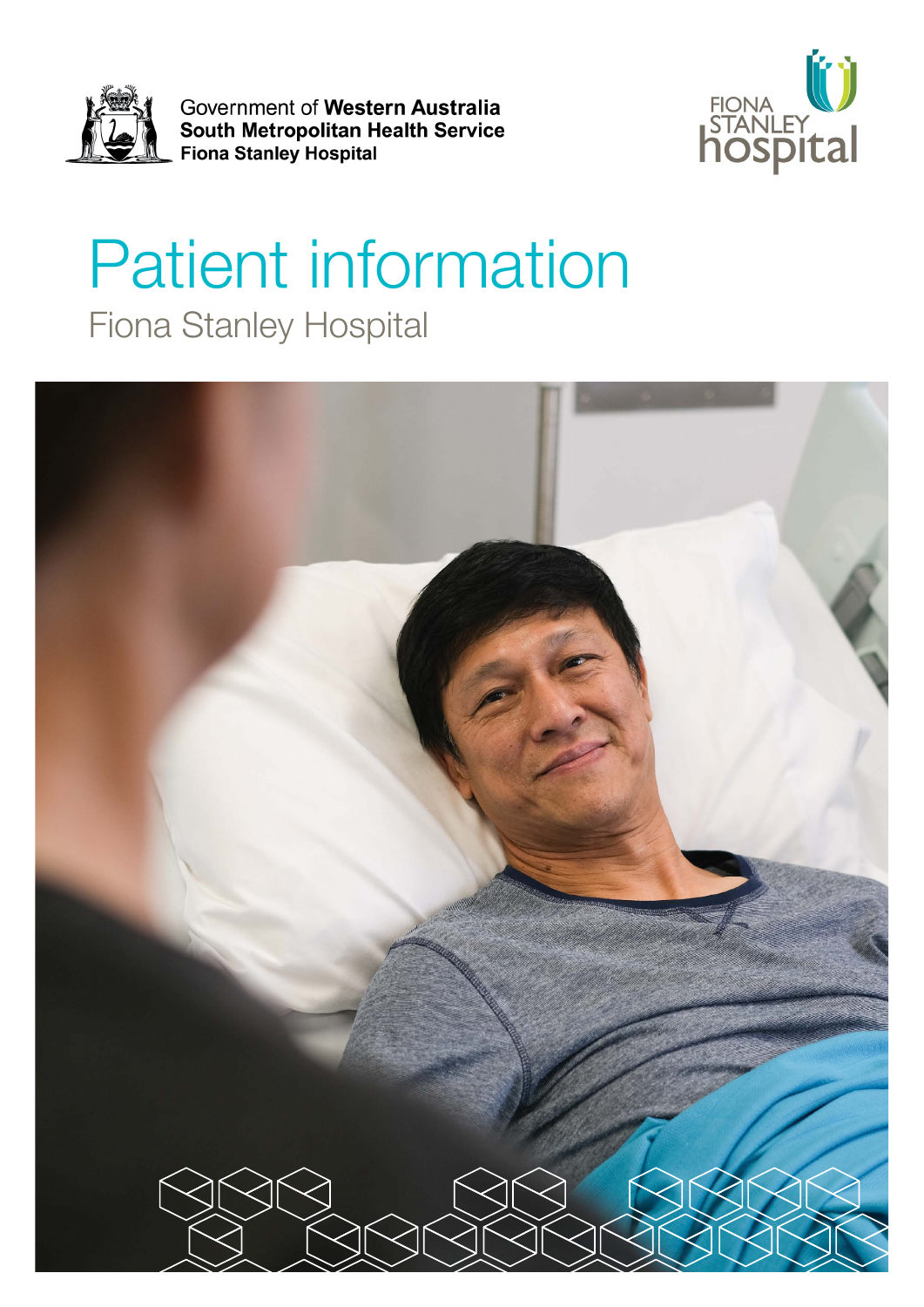## **Contents**

| <b>Welcome to Fiona Stanley Hospital</b> | $\overline{2}$ | Vending machines                            | 6              |
|------------------------------------------|----------------|---------------------------------------------|----------------|
| Before you arrive - what to bring        | 3              | Phones                                      | 6              |
| <b>Returning home</b>                    | 3              | Mobile devices                              | $\overline{7}$ |
| The right care in the right place        | 3              | Photography and recording                   | $\overline{7}$ |
| My healthcare rights                     | 4              | Smoking                                     | 7              |
| <b>Transport and parking</b>             | 5              | Alcohol and drugs                           | $\overline{7}$ |
| Public transport                         | 5              | Pastoral Care Service                       | $\overline{7}$ |
| Taxi ranks                               | 5              | Aboriginal Health Liaison Service           | $\overline{7}$ |
| Patient set down                         | 5              | Interpreting services                       | $\overline{7}$ |
| Paid parking                             | 5              | Assistive devices                           | $\overline{7}$ |
| Parking rates                            | 5              | Preventing infections                       | $\overline{7}$ |
| On arrival                               | 5              | Your identification                         | 7              |
| Where do I need to go?                   | 5              | Pressure injuries (bed sores)               | 8              |
| Private patients                         | 5              | <b>Medications</b>                          | 8              |
| Admission                                | 5              | Teaching                                    | 8              |
| Disability access                        | 5              | <b>Involving your General Practitioner</b>  | 8              |
| On the ward                              | 6              | <b>Feedback, compliments and complaints</b> | 8              |
| Finding your way                         | 6              | Patient and Family Liaison Service          | 8              |
| During your stay                         | 6              | Care Opinion                                | 8              |
| Health record                            | 6              | Surveys                                     | 9              |
|                                          |                | We want your perspective                    | 9              |
| Patient enquiries                        | 6              | <b>Donations</b>                            | 9              |
| Visiting times                           | 6              | <b>Carers WA</b>                            | 9              |
| <b>Facilities</b>                        | 6              | Map                                         | 10             |
| Patient entertainment                    | 6              |                                             |                |
| Meal times                               | 6              |                                             |                |



## Welcome to Fiona Stanley Hospital

We would like you to be as comfortable as possible during your stay. This booklet is designed to provide you with information about what to expect during your hospital stay and what services and amenities are available for you and your visitors.

Fiona Stanley Hospital (FSH) is the major tertiary hospital in the south metropolitan area, commissioned to meet the growing needs of communities south of Perth and across the State.

We are committed to providing the very best patient care and provide high-quality health services including a full range of acute medical and surgical services, maternity, paediatric and neonate units, a State Rehabilitation Service, purpose-built mental health unit and the State burns service.

Fiona Stanley Hospital has been designed to have a healing and therapeutic effect on patients, with 83 per cent of patient rooms being single occupancy to offer increased comfort and privacy.

Accident and emergency care, including a 24-hour emergency mental health service, is provided at Fiona Stanley Hospital's Emergency Department located on Robin Warren Drive, Murdoch.

 $888$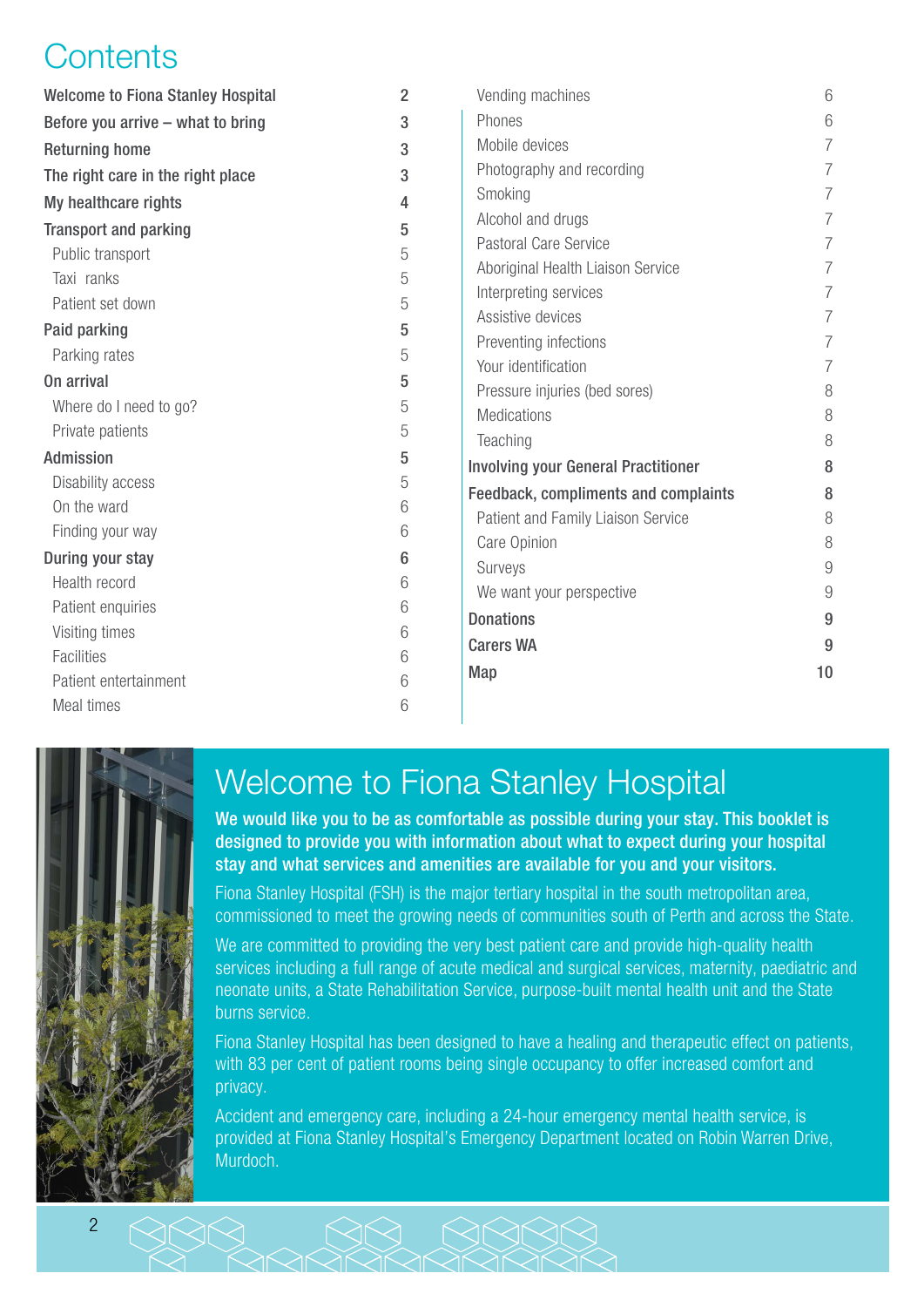## <span id="page-2-0"></span>Before you arrive – what to bring

#### Important items you should bring to hospital include:

- $\Box$  Medicare card (if applicable)
- $\Box$  Private health insurance card (if applicable)
- □ Pension/DVA/Healthcare/safety net card
- $\Box$  Current medications you have been prescribed
- $\Box$  Any over-the-counter medications
- $\Box$  Existing x-rays/scans
- $\Box$  Reading glasses, dentures, hearing aids or walking aids

#### If staying overnight you should also bring:

- $\Box$  Sleepwear, underwear, footwear
- $\Box$  Toiletries including toothbrush, toothpaste and sanitary items
- $\Box$  Minimal amount of money for newspapers and snacks, if desired
- $\Box$  Book/magazine to read, if desired

#### Leave your valuables at home

The hospital cannot be held responsible for any loss or damage to personal property. We recommend you refrain from bringing large amounts of cash, jewellery or other valuables with you.

## Returning home

### Discharge time 10am

You must be accompanied by a responsible adult on discharge.

The official time of discharge from the ward is 10am however you may be transferred to the transit lounge from 8am (Monday to Friday). The transit lounge can be accessed via Bedbrook Row (as per the map). Short-term pick-up parking is available. If transferred you will need to have someone collect you before 6pm.

Day surgery patients will be discharged when they are deemed fit to leave.

To ensure your hospital stay is no longer than necessary, you should begin to consider the following questions well before your expected discharge date:

- $\Box$  Do I have someone to pick me up?
- $\Box$  Do I need a medical certificate for my employer?
- $\Box$  Do I have my discharge letter, medications, specialist equipment and x-rays previously brought in?
- $\Box$  Do I need follow-up appointments?
- $\Box$  Do I require additional health support or rehabilitation services when I return home?
- $\Box$  Have I received information about my post-hospital care?

## The right care in the right place

The South Metropolitan Health Service network of hospitals includes Fiona Stanley Hospital, Fremantle Hospital, Rockingham General Hospital, Murray District Hospital and Peel Health Campus.

Our hospitals work closely together to ensure patients receive the right care, in the right place, at the right time.

As a tertiary hospital, FSH provides acute care to patients with serious or complex medical or psychiatric conditions.

Our general and specialist hospitals play an important role in your health care journey and as your condition improves, you may be transferred to another hospital or ward to receive the right level of care for your needs.

This also helps FSH accommodate new patients with more complex needs so they can receive acute care – just as you did when you were most unwell.

We communicate directly with our colleagues at other sites to ensure that if you are transferred, your needs are well understood by your new treating team.

While waiting, you may be moved to another clinical area on the ward to enable new patients to receive care in an inpatient room.

We'll continue to do everything we can to ensure you are as comfortable as possible.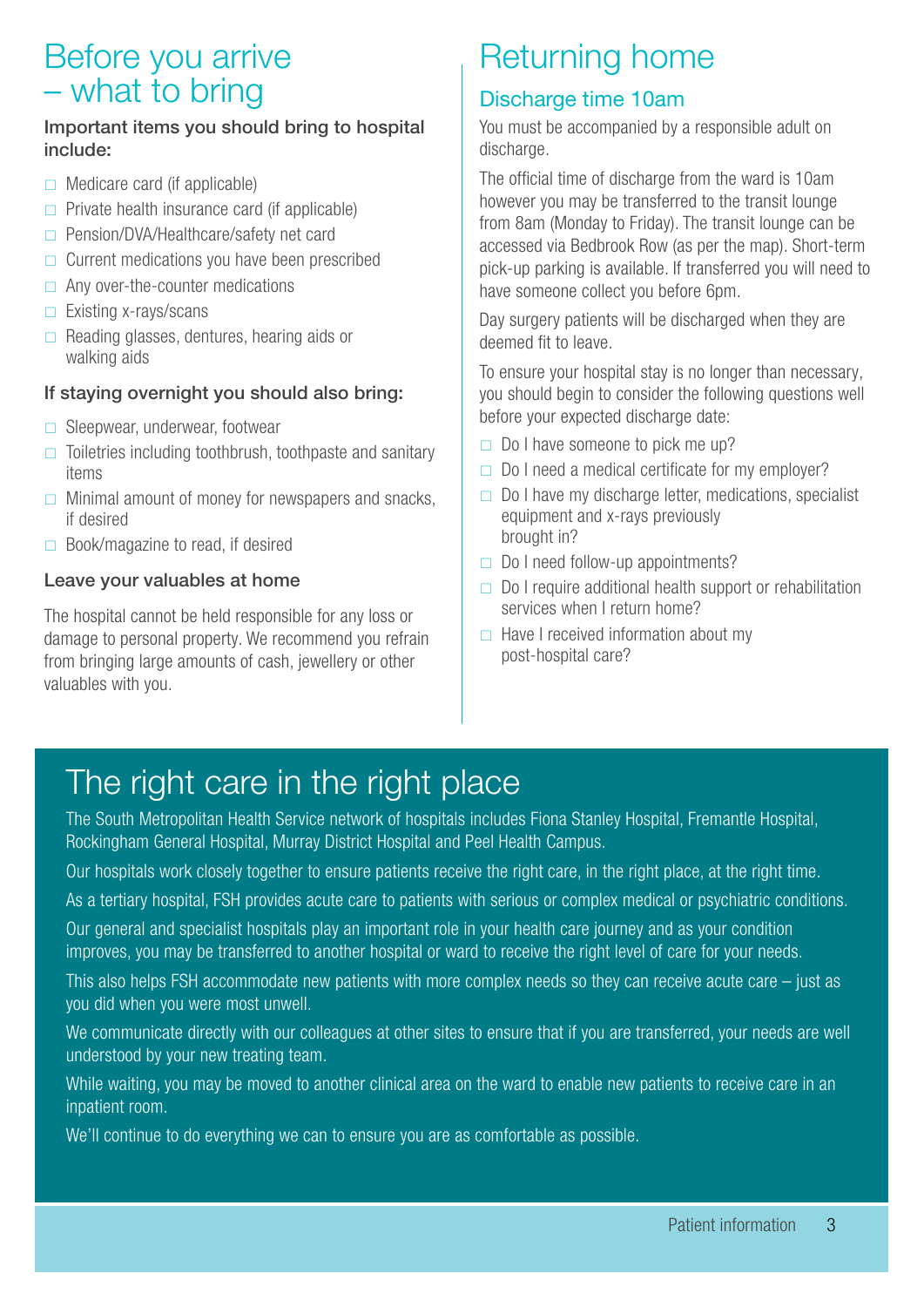## <span id="page-3-0"></span>My healthcare rights

I have a right to:

#### Access

• Healthcare services and treatment that meets my needs

#### **Safety**

• Receive safe and high quality health care that meets national standards Be cared for in an environment that is safe and makes me feel safe

#### **Respect**

- Be treated as an individual, and with dignity and respect
- Have my culture, identity, beliefs and choices recognised and respected

#### **Partnership**

- Ask questions and be involved in open and honest communication Make decisions with my healthcare provider, to the extent that I choose and am able to
- Include the people that I want in planning and decisionmaking

#### Information

- Clear information about my condition, the possible benefits and risks of different tests and treatments, so I can give my informed consent Receive information about services, waiting times and costs
- Be given assistance, when I need it, to help me to understand and use health information

### Access my health information

Be told if something has gone wrong during my health care, how it happened, how it may affect me and what is being done to make care safe

#### **Privacy**

- Have my personal privacy respected
- Have information about me and my health kept secure and confidential

#### Give feedback

- Provide feedback or make a complaint without it affecting the way that I am treated
- Have my concerns addressed in a transparent and timely way Share my experience and participate to improve the quality of care and health services

This is the second edition of the Australian Charter of Healthcare Rights.

These rights apply to all people in all places where health care is provided in Australia.

The Charter describes what you, or someone you care for, can expect when receiving health care.

For more information ask a member of staff or visit safetyandquality.gov.au/your-rights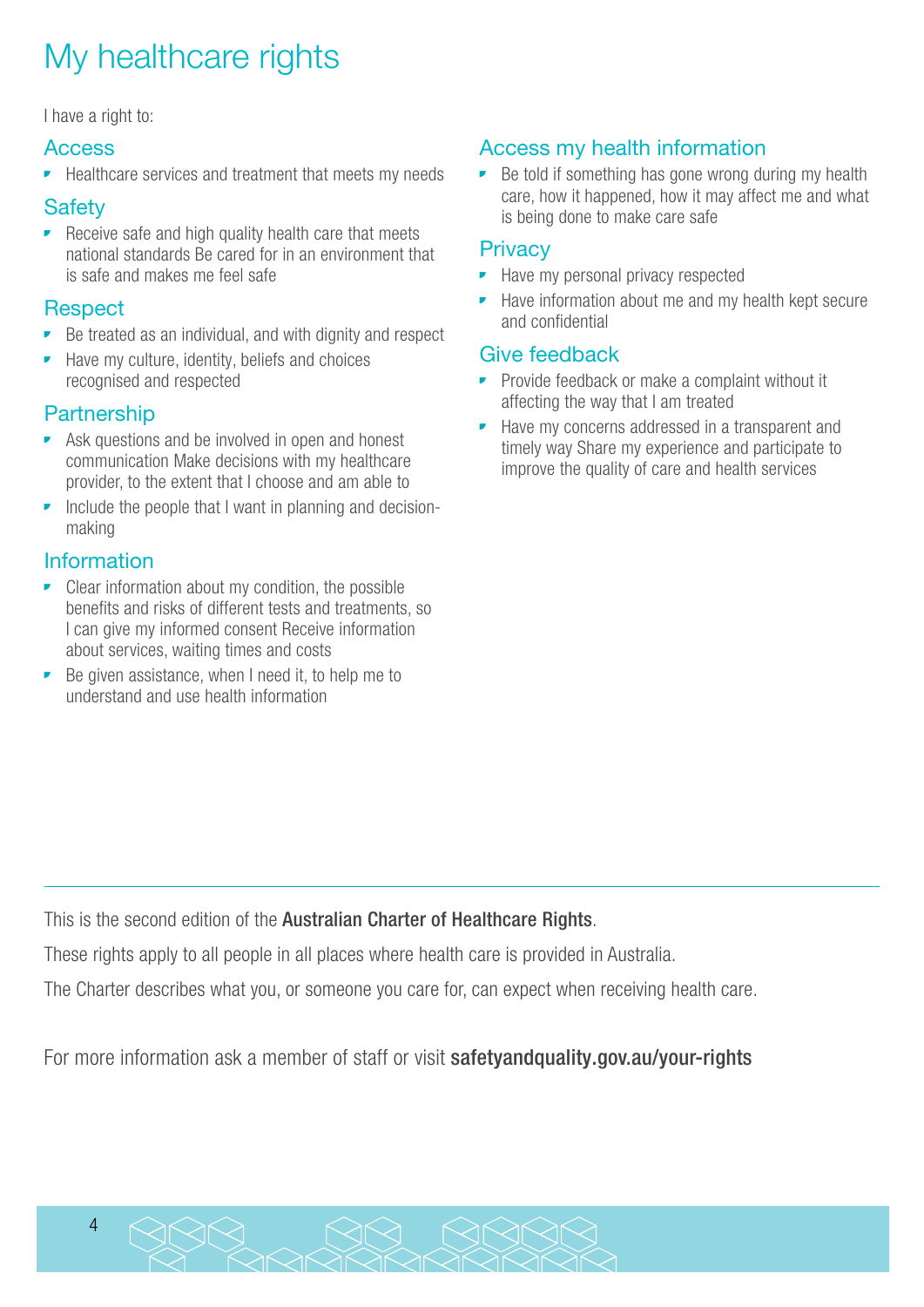## <span id="page-4-0"></span>Transport and parking

### Public transport

The hospital is a 10 minute walk from Murdoch Train Station, and buses regularly run between the station and the hospital. Visit the Transperth website www.transperth.wa.gov.au or call 13 62 13 for

individual public transport options.

### Taxi ranks

Taxi ranks can be found on Barry Marshall Parade and Robin Warren Drive.

### Patient set down

There are short term patient set down areas throughout the site. A patient set down area with direct access to the main entry is located off Robin Warren Drive and easily identified by the red coloured bitumen.

There is also a set down area in front of Transit Lounge at the east entrance of the hospital and outside the State Rehabilitation Service.

## Paid parking

Paid parking is available to visitors and patients in visitor car parks for an unlimited amount of time.

Car parks are located at both the eastern and western ends of the hospital.

### Parking rates

\$3.00 per hour or part thereof, capped at \$21 per entry.

A multi-day stay will only incur one charge of \$21 if your car remains in the car park during this time.

*\*Rates subject to change. Correct as at June 2020.*

ACROD parking bays can be found in every visitor car park and are located closest to the pedestrian access ways. Car parks 1 and 2 provide the best access to the main hospital. Please note: If car park 2 is full, ACROD permit holders can use the intercoms at the entry boom gate to gain access. Free motorcycle parking bays are located in car park 1 only.

## On arrival

### Where do I need to go?

Your admission letter will include details about where you are required to report to have your operation or procedure.

If you are unfamiliar with the hospital you can also report to the Main Entrance on Robin Warren Drive and the reception or volunteer staff will assist you. Reception staff and volunteers are available from 6am to 8pm.

#### If you are having an operation or procedure:

Once you have seen the admissions clerk team you will be prepared for your operation/procedure.

If you're undergoing a day procedure you'll return from theatres to the Day Surgery Unit in preparation for your hospital discharge. Following a general anaesthetic you must arrange to have someone stay overnight with you at home, and not drive a vehicle for 24 hours.

If you are likely to remain in hospital overnight you will be allocated a ward bed to recover.

#### If you are being admitted directly to the ward for medical care:

The ward staff will contact you when the bed is available and you will be asked to attend the ward at a specific time. Ward staff will then admit you straight to your room.

Patients admitted to hospital may be accommodated in a mixed gender room, with cultural background always considered first should there be a need.

Please be aware that on occasion you may be required to move to a different ward or bed, and sometimes even to another hospital, if the hospital is reaching its maximum bed capacity.

#### Private patients

Patients with private health insurance have the choice to be treated as either a public or private patient.

Using private health insurance makes your stay a little more comfortable and directly helps our hospital.

The hospital's dedicated private patient liaison officers are able to check your level of health fund coverage and advise you of your options.

Compensable Patient Liaison Officer Phone: 6152 3710

Email: fsh.revenue@health.wa.gov.au

## Admission

### Disability access

If you, your family member or someone you care for has a disability, it is important that you discuss this with the staff involved in your care. There may be services that we can offer to make it easier for you to get the health care you need during your hospital stay.

You can also contact the Patient and Family Liaison Service on 6152 4013 for more information.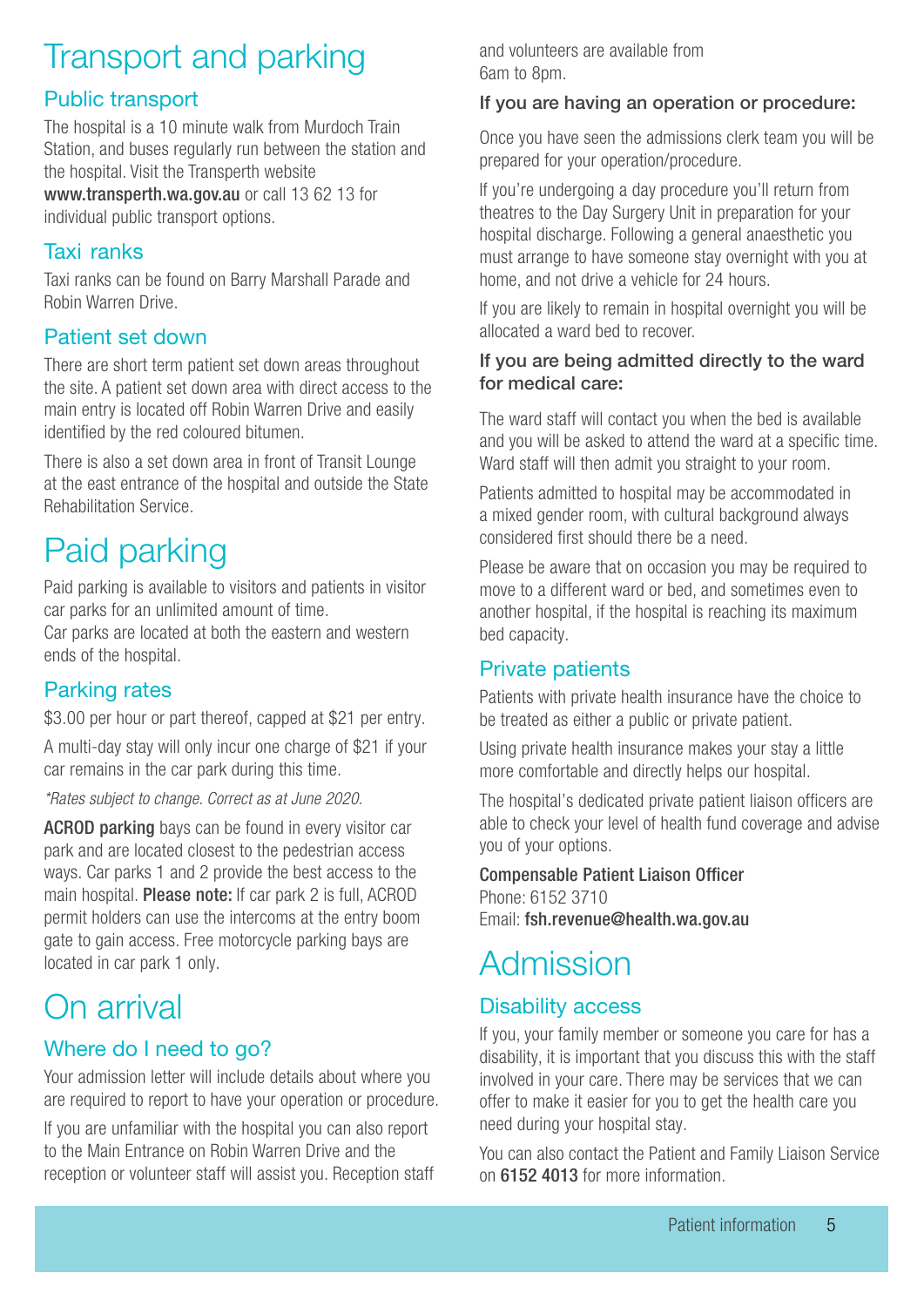### <span id="page-5-0"></span>On the ward

Advise the ward staff if you have any special needs, such as to assist with hearing or vision impairments or special dietary requirements.

The plastic wristband you receive must be worn at all times and not removed until you have been discharged.

#### Finding your way

Please visit an information desk for directions on how to locate specific areas. The desks are found at entrances and key locations throughout the hospital. You can identify them by the green strip and the information icon.

Interactive kiosks that provide public access to an electronic map system can be found near entrances and our friendly volunteers will be available to help you find your way.

## During your stay

#### Health record

Details of your treatment and care are recorded in your health record and are regarded as strictly confidential. This record, including electronic information and radiographic images such as 'x-rays', will remain the property of FSH and only accessible by the health professionals directly involved in your care.

Letters and information about the care provided to you are generally sent to your General Practitioner (GP) or referring specialist. You may request a copy of your FSH health record by writing to:

#### Coordinator, Freedom of Information

Fiona Stanley Hospital Locked Bag 100, Palmyra DC, WA 6961

#### Patient enquiries

Details about your condition will be provided by hospital staff to your next of kin only.

You will be asked to update your next of kin details on each admission.

#### Visiting times

Generally, visiting hours at Fiona Stanley Hospital are from 8am to 8pm on most wards.

Please note that visiting hours on individual wards may be adjusted at the discretion of nursing staff. Some areas such as the Intensive Care Unit, the Emergency Department, Mental Health Unit, Maternity Unit and State Rehabilitation Service may have restricted visiting or

alternative visitors hours. Please check with ward staff for further information if you wish to receive visitors outside these hours, or want more information about the specific visiting hours on the ward you are admitted to.

If your visitors are approved to visit you after hours they can gain access to the main entry via an intercom system situated at the door.

Your visitors are expected to behave in a manner appropriate to the wellbeing of all patients and FSH staff. Children under the age of 12 must be supervised at all times.

#### **Facilities**

Facilities available to you and your visitors can be found on the ground floor and include: cafés, dining, a florist, vending machines, newsagent, ATM and public telephones.

#### Patient entertainment

The Patient Entertainment System (PES) is a bed-side device that you can use to access:

- meal ordering
- radio, television, and internet
- box office movies and games
- **•** telephone services
- additional wireless internet available for personal devices.

#### Meal times

Meals are prepared on site and cater to a large number of dietary or cultural requirements.

Meals are served during the following time periods:

Breakfast: 7am – 8am Lunch: 12pm – 1pm Dinner: 5pm – 6pm

In addition, you will be served morning tea, afternoon tea and supper between these meal times.

#### Vending machines

Drinks and snacks can be accessed 24 hours a day from vending machines located on the ground floor inside the main entrance and at other hospital locations around the hospital (see map).

#### **Phones**

Refer to the Patient Entertainment System (PES) for bedside devices. Public telephones can be found on the ground floor, off the main concourse (see map).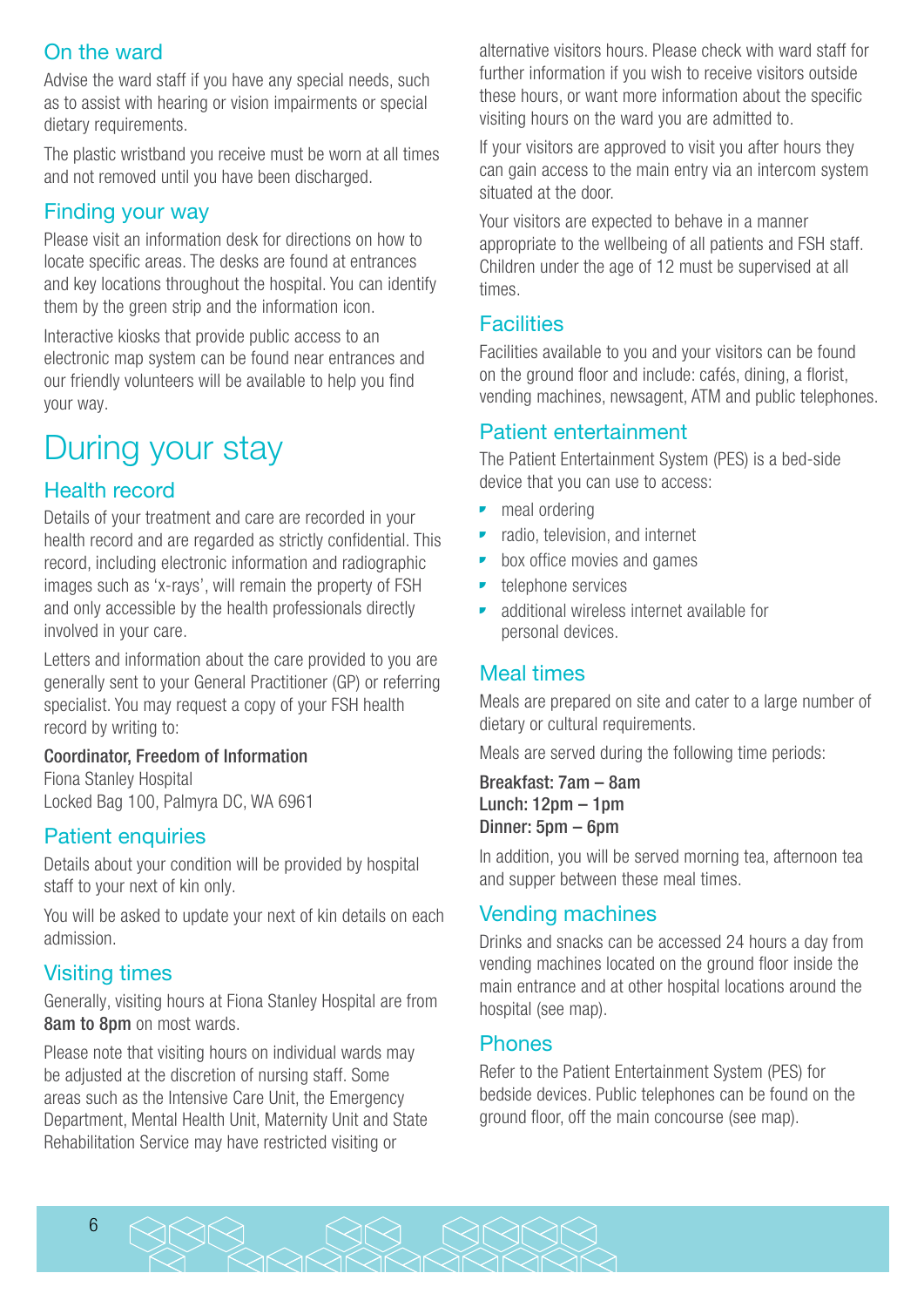#### <span id="page-6-0"></span>Mobile devices

You and your visitors may use mobile phones, but please refrain from doing so during clinical assessments or when signs indicate that mobile phones are not to be used.

Wireless internet is available throughout the hospital.

#### Photography and recording

The use of cameras and recording devices, including mobile phones is strictly prohibited in some areas. You and your visitors must comply with the signs displayed.

When using cameras in other areas of the hospital, please be respectful of others. Your staff and fellow patients have a right to refuse to be photographed or video recorded.

#### **Smoking**

Smoking is not permitted at FSH. Patients, staff and visitors are not allowed to smoke anywhere on the site; however, some exceptions are made for mental health patients.

Smoking cessation programs, including nicotine replacement therapy, are available for patients and your treating team should discuss options with you prior to or during your admission. Please advise staff on admission if you are a smoker so that they can discuss your options with you.

We ask patients and visitors to respect our smoke-free campus and not smoke at our hospital.



#### Alcohol and drugs

Alcohol and illicit drugs are not permitted in FSH or at any other health service campus.

#### Pastoral Care Service

The Pastoral Care Service is available to you, your visitors or carers. The service caters to all spiritual and religious beliefs and is located on the ground level of the main hospital, adjacent to the Cancer Centre.

A contemplation room, prayer room and garden courtyard on level 1 are accessible 24 hours a day, seven days a week from the main concourse or via a staircase from the pastoral care office.

Speak to your ward staff to access these areas. In some cases the Pastoral Care Service can organise a ward visit or a visit from an external spiritual representative.

### Aboriginal Health Liaison Service

Aboriginal Health Liaison Officers (ALHO) can assist you with any concerns that you may have during your stay at Fiona Stanley Hospital. They support your cultural needs and offer guidance to ensure that you are as comfortable as possible at the hospital. The Aboriginal Health Liaison Service office is located on the ground floor in the main concourse area of the hospital.

#### Interpreting services

Interpreting services can be arranged if English is not your first language. Professional interpreters are available to interpret over the telephone by calling the Helpdesk on 6152 2222.

#### Assistive devices

Please bring any assistive devices such as dentures, glasses, hearing aids, walking frames etc that you may need while you are in hospital.

If you wear dentures, please ask the nurse for a container for your dentures. If you wear glasses or use a hearing aid, please place them in the locker drawer beside your bed whenever they are not in use.

#### Preventing infections

You can play a major role in stopping the spread of infections. Good hand hygiene is the single most important factor in reducing hospital-acquired infections. Containers of alcohol hand rub or soap at hand basins are located in all patient care and high traffic areas at Fiona Stanley Hospital.

Please feel free to ask your healthcare worker if they have performed the appropriate hand hygiene before touching you or your surroundings.

Visitors are also encouraged to do hand hygiene on entering and leaving your room.

#### Your identification

To ensure your safety and confirm your identity, you will be required to wear patient identification (ID) bands at all times during your hospital stay. This ID band will be red if you have any allergies. You can expect your ID band to be checked multiple times during your stay. Though this may seem inconvenient and repetitive it will ensure we are providing you with the correct care and treatment.

For security and identification purposes, parents of children going to theatre will be asked to wear an ID band for when they are called to be with their children in the Post-Anaesthetic Care Unit.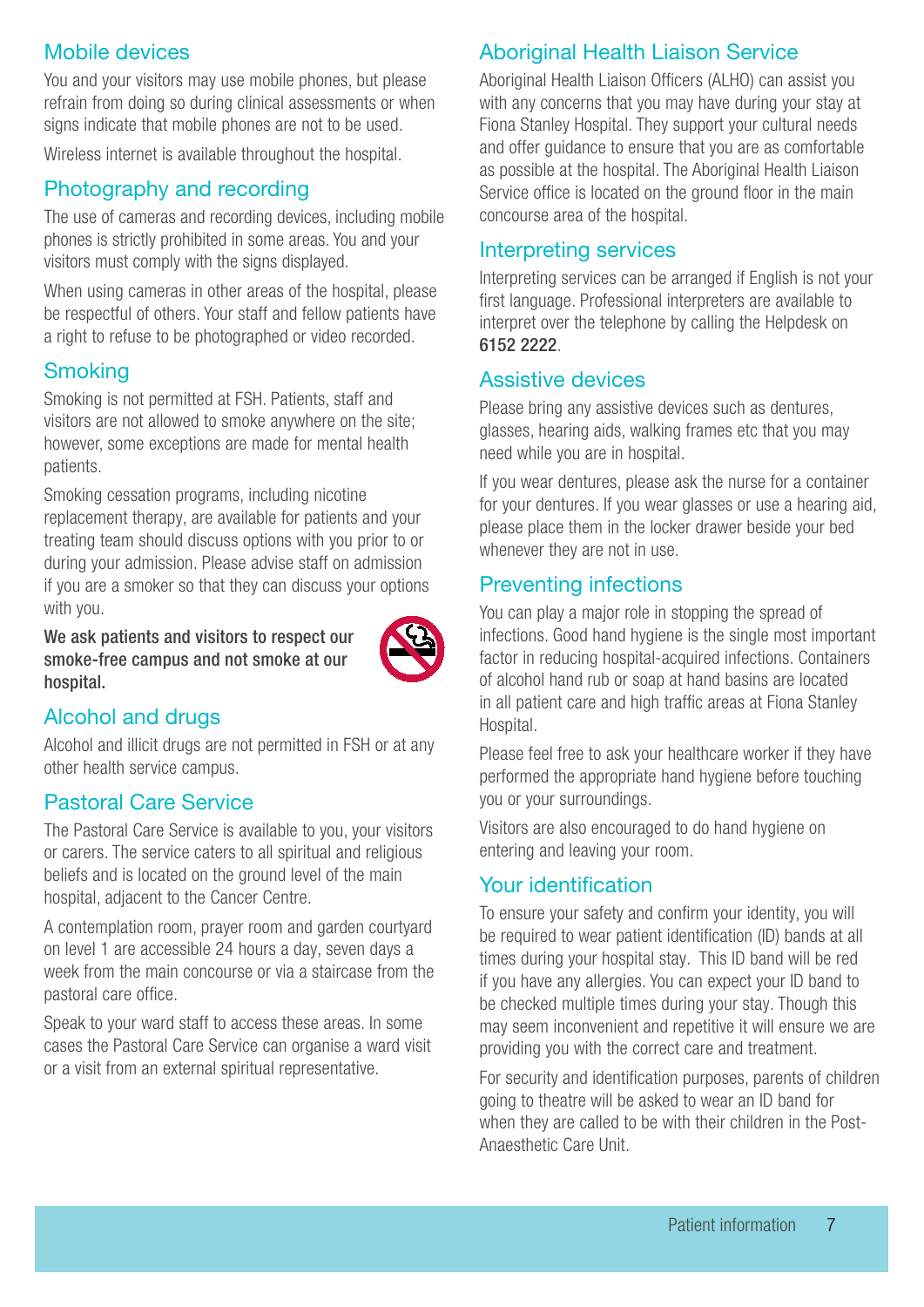### <span id="page-7-0"></span>Pressure injuries (bed sores)

When you are admitted you will undergo a risk assessment to determine if there is a risk of developing a pressure injury (bed sore) while in hospital.

If you are found to be at risk of developing a pressure injury staff may implement strategies to assist with the prevention.

### **Medications**

Bring all of your medications to hospital (including any natural medicines and supplements you might take) so that your hospital doctor and pharmacist can make sure the correct medicine is prepared for you.

If you are seeing your GP prior to admission they may be able to print a list of your prescribed medications for you to bring to hospital.

We need to know about any recent changes to your medicines, including:

- **•** new medicines
- medicines you recently stopped
- changes in how much or how often you use the medicine.

Tell us if you have had a bad reaction to one of your medicines in the past or if you do not understand why you are taking it.

### **Teaching**

As we are a teaching hospital, the medical, nursing and allied health staff caring for you may have students working with them. It is possible that you will be asked to discuss details of your condition and to undergo an examination by the students; however, you have the right to refuse examination by students at any time.

## Involving your General Practitioner

Because your General Practitioner (GP) knew you before you came to hospital and will care for you afterwards, it is important that he/she is involved in your care.

A discharge summary will be mailed and/or sent electronically to your GP and if you are given a copy it is important that you take it to your GP at your next visit. Please ensure we have accurate contact details for your GP. Your medical team will be able to advise how soon you should see your GP after discharge, however it is recommended that you make an appointment immediately if you have any concerns, and well in advance of running out of medication.

## Feedback, compliments and complaints

The Patient and Family Liaison Service is available to listen, help and assist you to provide feedback. They can provide support and information about patient rights and responsibilities and liaise with FSH staff, where appropriate.

All feedback, compliments and complaints are welcome and taken seriously. You can give feedback over the phone, in writing, via email or the hospital's website or in person. In the first instance you can talk with the staff involved or to a senior staff member.

### Patient and Family Liaison Service

Open Monday to Friday, 8.30am to 4.30pm Phone: 6152 4013

Email: FSHFeedback@health.wa.gov.au Location: Main hospital entrance, ground floor (near the information/reception desk).

If the service has been unable to assist in resolving concerns, other agencies can offer support:

Health and Disability Services Complaints Office: Phone: 6551 7600 Free call: 1800 813 853 Health Consumers' Council WA (Inc): Phone: 9221 3422 Free call: 1800 620 780 Mental Health Advocacy Service: Phone: 6234 6300 Free call: 1800 999 057 Office of the Chief Psychiatrist (for mental health patients): Phone: 6553 0000 www.chiefpsychiatrist.wa.gov.au

### Care Opinion

Care Opinion is a social media platform which allows South Metropolitan Health Service consumers to provide feedback about their experience with a hospital or health service.

Care Opinion is an independently monitored website where the public can share their experiences, either positive or negative.

This platform allows us to engage with our consumers in a new and more accessible way about the care we provide, so we can continually improve our care. To share your story, go to www.careopinion.org.au

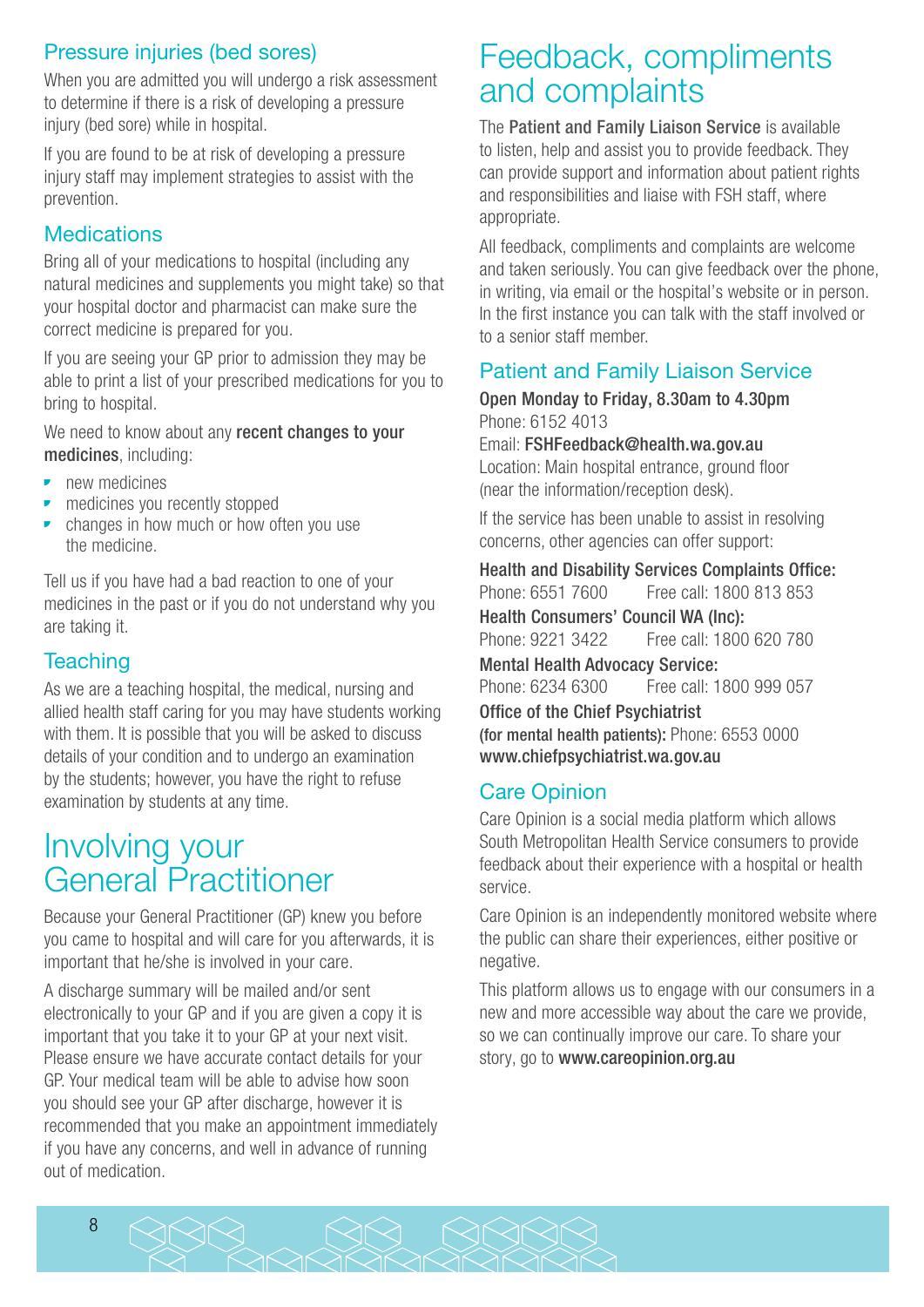#### <span id="page-8-0"></span>**Surveys**

FSH conducts a number of surveys to gather information on how patients experienced the care they received. The feedback provided is extremely valuable as it allows us to constantly review our services and make improvements.

If you are invited to complete a survey, you do not have to participate, but we encourage you to do so and have a voice. All responses are confidential and cannot be linked to a specific patient.

#### We want your perspective

Do you have a passion for improving your local healthcare services and the consumer experience? Join the FSH Consumer Advisory Council (CAC) and make a difference.

FSH is committed to partnering with consumers to ensure a patient-centred approach to all service planning, delivery and evaluation.

Our CAC provides support and advice to our hospital to improve the hospital experience for patients, their relatives and other hospital consumers.

Visit www.fsh.health.wa.gov.au/About-us/ Consumer-Advisory-Council or contact the Patient and Family Liaison Service on 6152 4013 or via email FSHfeedback@health.wa.gov.au for more information.

## **Donations**

All donations are gratefully received. If you would like to donate to FSH please email fsh.finance@health.wa.gov.au for more information.

#### Would you like to make a donation to medical research?

The Spinnaker Health Research Foundation supports vital medical research. As a not-for-profit organisation, Spinnaker relies on financial support from people like you. All donations are tax deductible. The research directly translates into improved patient care and treatment, saving lives and improving quality of life.

To learn more about the Spinnaker Health Research Foundation, and how to make a donation, go to www.spinnakerhealth.org.au or phone 9431 2133. Your donation will support research that benefits our community and could possibly directly benefit you or someone you know and love.

## Carers WA

Carers WA is a not-for-profit organisation and the peak body representing carers. A carer is someone who, without receiving payment for the provision of care (apart from Carers Payment or Carers Allowance), provides care for someone who has a disability, chronic illness, mental illness or who is elderly or frail. Services include counselling, education and training, advice and representation, social and peer support, the Young Carer Program, and the Prepare to Care hospital program.

If you are admitted to hospital and you provide care for another person and have concerns about the ongoing care and support for the person you care for, please advise your nurse or social worker as soon as possible on admission or contact Carers WA for further information.

If you are caring for a family member or friend who has been admitted to the hospital, please ask ward staff for a Prepare to Care resource pack. If you are currently caring for someone who is not a patient at the hospital you can still call Carers WA to register for a free Carer Support Kit.

For more information call 1300 CARERS (1300 227 377) or go to www.carerswa.asn.au.